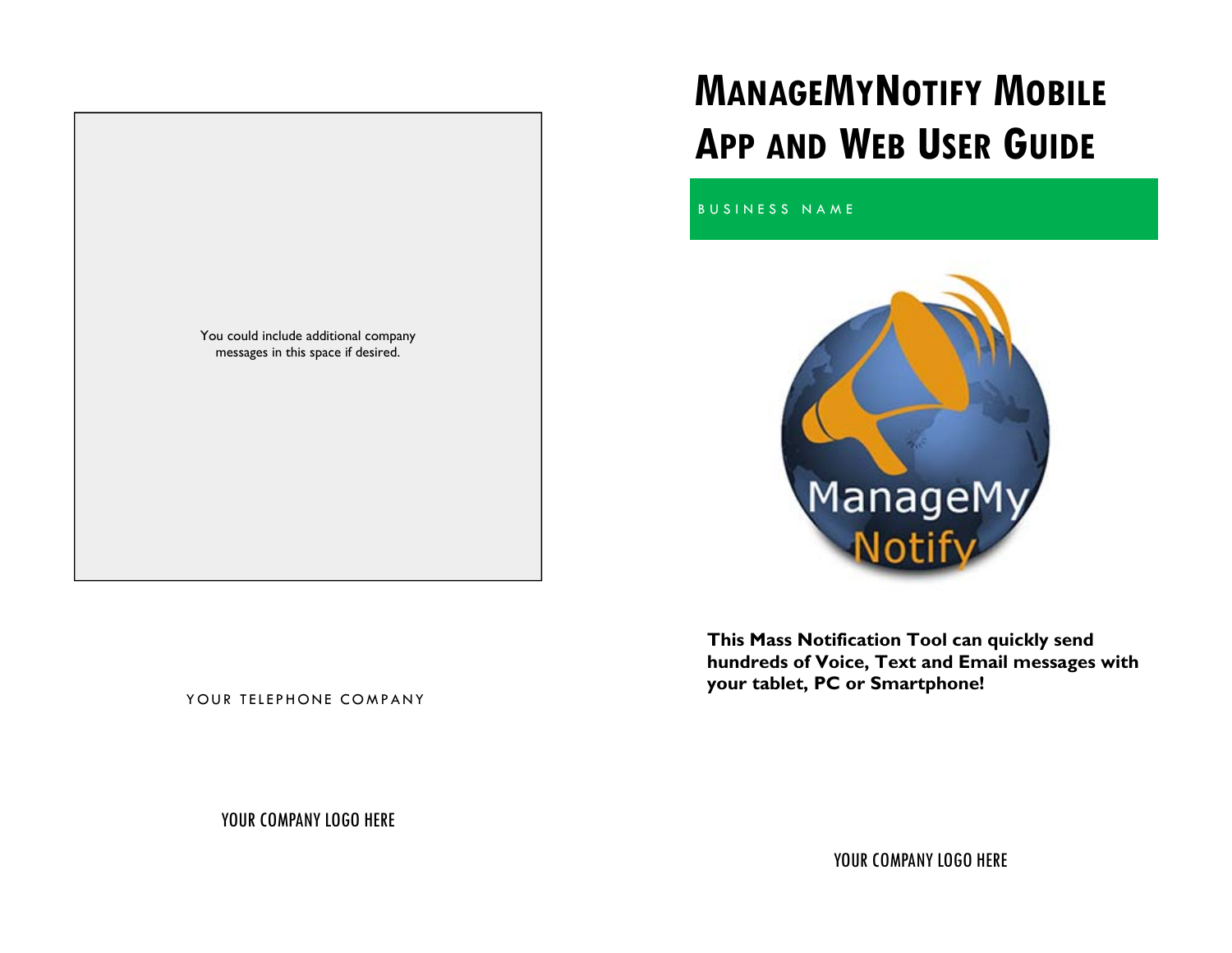# For Tablets and Smartphones Load Your ManageMyNotify App from the Market or Apple Store

#### 4 Back to App Store 10:12 AM =ManageMyNotify

Please enter the Address given to you by your Service Provider. Enter Service Provider Address

**O** Account

Please enter the Address given to you by your Service Provider. **Change Service Address** Changing the Service Address will sign you out of the ManageMyNotify

Cancel

**RANCH** 

 $\mathtt{C}$ 

≡ManageMyN

**essee** Verizon

ervice

●●●●○ Verizon 令

Continu

Enter the following web address: (Service Provider Enter the Unique URL here) in your App and press the Save button. Next, Press the Continue button.

New Tab  $x \mid$  $\rightarrow$  C Q  $\star$  :

### For Desktop ManageMyNotify, enter the web address in your PC's browser bar\* and when it opens, enter your username and password and press the Sign In button.

\*ManageMyNotify service is fully functional with Google Chrome, Microsoft Edge and Mozilla. Internet Explorer and Safari are not supported with this service.

Please enter your username and password to login to your ManageMyNotify account.

2:04 PM

172.23.12.86

 $\in$ ManageMyNotify

Enter Your User Name Here Enter Your Password Here Sign In

To Open the Main Menu you can: Press on the area circled in Red.

Please contact our office to receive your user Name

There are four administrative features to this service: Announcements, Phonebooks, Jobs and Account.

Phonebooks

Jobs

**D** Account

Announcements

**Announcements -** Manage audio files that are available to be played for notification calls.

**Phonebooks -** Organize and store your phone numbers, email addresses and text addresses .

The **Jobs -** Add, delete, manage and activate your ManageMyNotify jobs.

and Password

**Account -** Change your password or log out of the service.

#### Additional Job Features  $\mathbf{C}$

The Details section provides additional features for your ManageMyNotify Jobs that affect call notification attempts as well as special response options for your notification contacts. When you set this service up with us, we created certain defaults to meet your needs so that you would not normally need to adjust settings in the Details section. The glossary below explains the functions

| <b>Retries</b>       | Enter the number of times the job will re-dial each phone number that has not<br>successfully answered a call. Note: Select "O" and the number will be called<br>just once.                                                                                                                                                                 |
|----------------------|---------------------------------------------------------------------------------------------------------------------------------------------------------------------------------------------------------------------------------------------------------------------------------------------------------------------------------------------|
| Delay (min)          | You can select in minutes the amount of time you want the service to wait<br>before it attempts to redial Phonebook contacts who haven't successfully<br>received the recorded announcement.                                                                                                                                                |
| Double Delay         | You can double the Redial Delay time between every attempt related to the<br>Redial Delay feature by selecting Yes.                                                                                                                                                                                                                         |
| Min Time<br>(sec)    | Enter the minimum number of seconds the announcement must be played when<br>a call is placed for the call to be considered successful. This number should<br>closely match the length of your Announcement if you want them to hear the<br>entire notification message.                                                                     |
| <b>Email</b>         | Set to Send When Complete to have ManageMyNotify send an Email report<br>when this job is complete. To add or delete completion report Email addresses,<br>press the Blue + button and select Setup Job Report Email.                                                                                                                       |
| <b>Response</b>      | Setting this option to Enabled will allow the called person to press a digit on the phone in<br>response to the notification announcement (e.g. "Press 1 if you agree, press 2 if you<br>disagree.") The pressed digit will be displayed in the job report Email. Response must<br>also be Enabled to use the Transfer feature.             |
| Transfer<br>1,2,3    | Set to Enabled to transfer the call to a phone number or another subscribed service such<br>as Voice Mail when a digit on the phone is pressed. This setting will be disabled if<br>Response is set to Disabled. You can have up to 3 different Transfer options.                                                                           |
| <b>Digit</b>         | Choose the digit (0-9) on the phone that can be pressed to transfer the call. This setting<br>will be disabled if Transfer is set to Disabled.                                                                                                                                                                                              |
| <b>Transfer Type</b> | Choose the type of transfer that will occur. Options include Address or Service. This<br>setting will be disabled if Transfer is set to Disabled.                                                                                                                                                                                           |
| To                   | The target of the call transfer. If the Type is an Address, then a 10 digit phone number<br>must be entered in the field. If the Transfer Type is Service, then a subscribed service<br>like Voice Mail must be selected. This setting will be disabled if Transfer Enabled is set to<br>No and is required if Transfer is set to Disabled. |
| *Opt Out             | Select Enabled to give called numbers the option of opting out of future ManageMYNotify<br>Jobs. Select Disabled to turn off the Opt Out option.                                                                                                                                                                                            |
| *Digit               | Choose the digit on the phone that can be pressed to opt out of future ManageMyNotify<br>*Please see compliance note on page 6 of this brochure.<br>jobs.                                                                                                                                                                                   |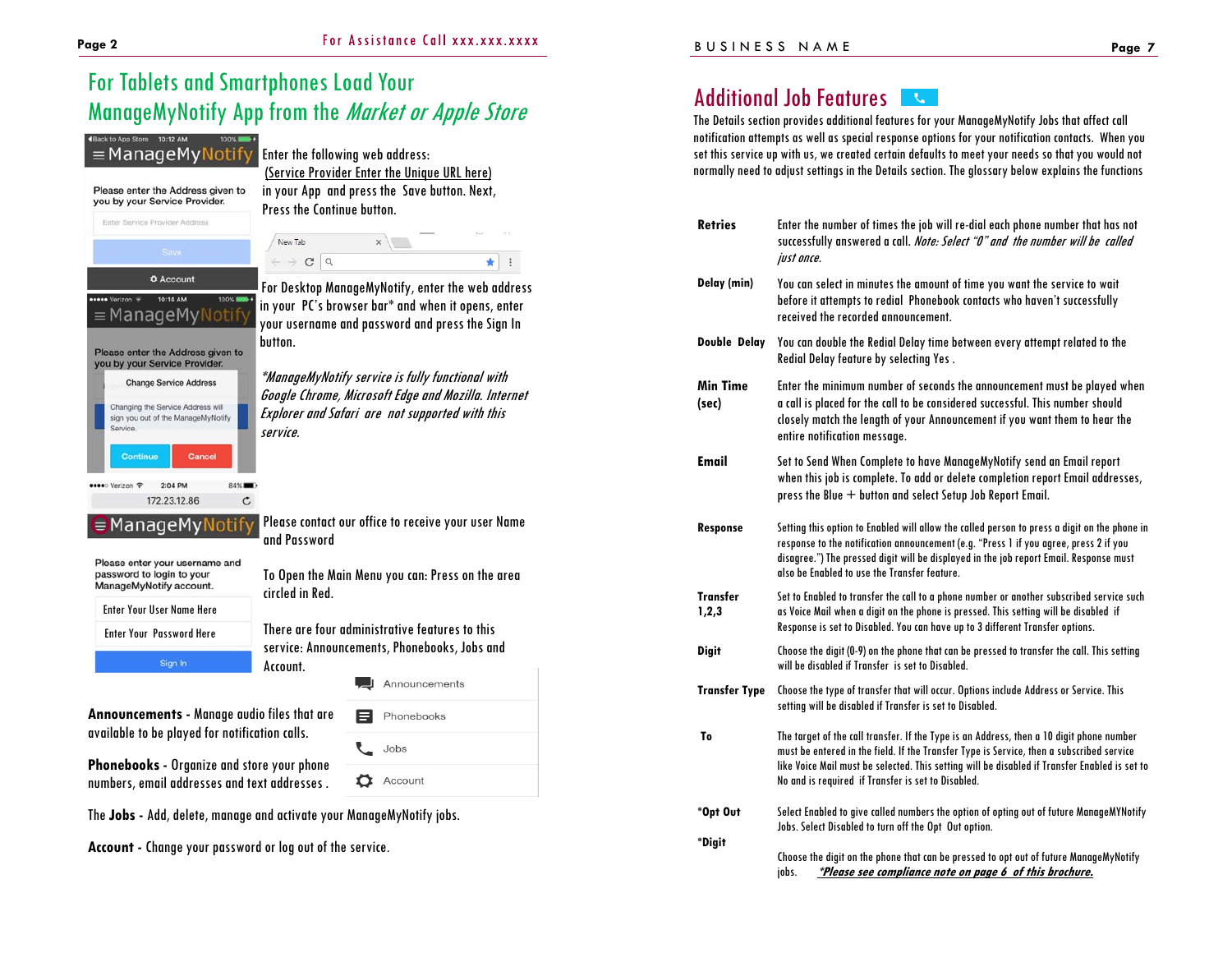## How to Import Batches of Phone Numbers, Email and Text Addresses

#### Spreadsheet File Creation Procedure

Data in this format needs to be created using three columns: Column A, containing the 10 digit phone number, Email address or text phone number. Column B, can have a description or can be left blank, and Column C, which needs to have the number "0" if it is a phone number and the number "1" if it is an Email address or "2" if it is a text phone number. Use the CSV File type when you Save your Notification contact data.

|                          |                        | Important Note: You must save              |
|--------------------------|------------------------|--------------------------------------------|
|                          | 6059997438 scott phone | O and close the newly created              |
| 6055558888 scott text    |                        | $\frac{2}{3}$ file before Uploading into a |
| 3 tomtelephone@gmail.com | scott email            | 1 Phonebook.                               |

### Cloud Upload

If displayed, ManageMyNotify allows you to upload files from your computer into the service. These files could be Announcement recordings or Phonebook contact entries.

#### Download **Commission**

All addresses in a phone book can be exported to an Excel Spreadsheet file by opening a Phone book and pressing the Download button if displayed.

#### Use Download to Create a Template Spreadsheet for Your Contacts

To set up a template guide for creating large spreadsheet lists for import into your phonebook use this function after you have added to your Phonebook a single phone  $\#$ , text or Email address .

#### Text Message Notification

You must have your account activated if you wish to send text messages, please contact our office. There may be an additional fee for sending text messages.

# Federal Robocall Restrictions May Apply!

#### Important Note!

You may be subject to FCC requirements to use the Opt Out option of this service and to record the name of your company in the Preamble Announcement (Introduction Message) if your jobs are purely for sales/telemarketing calls. Failure to do so may violate FCC regulations.

The FCC requires additional reporting for these types of calls. There are exemptions to this order that include political, non-profit and informational reminder notifications.

Refer to the FCC.gov website and search Telemarketing and Robocalls for further guidance.

#### Announcements I  $\sim 100$

These are recorded messages that you can send to your Phonebook contacts. From the Main Menu press Announcements to access your current Announcement library.

| =ManageMyNotif<br><b>Annual Meeting Poll</b>                                                | To record a new announcement press the Blue<br>+ button to open the Actions window and select<br><b>Add Announcement.</b>                                                                                                                                                                |
|---------------------------------------------------------------------------------------------|------------------------------------------------------------------------------------------------------------------------------------------------------------------------------------------------------------------------------------------------------------------------------------------|
| $\div$<br>Service Outage Notification<br><sup>典</sup> Announcements                         | Enter a description for your New Announcement<br>in the Description field.                                                                                                                                                                                                               |
| <b>New Announcement</b><br><b>D</b> Description<br>Announcement                             | You can use your device or computer to Record<br>by pressing the Mic button if displayed. Press<br>Stop when you have finished<br>recording your message. Press<br>Ω<br>this button to Save your Recording.                                                                              |
| <b>New Announcement</b><br><b>School Closing Message</b>                                    | The Cloud button if displayed allows you to<br>upload a pre-recorded announcement from<br>your Computer.                                                                                                                                                                                 |
| Recording<br>a                                                                              | You can also call the ManageMyNotify Admin<br>Center to record your announcement. Press the<br>Phone button for a list of Access Numbers                                                                                                                                                 |
| <b>Access Numbers</b><br>Call to setup a new Announcement.<br>Service Provider Admin Number | <b>Admin Center Phone-In Announcement</b><br><b>Recording Instructions</b><br>After dialing in you will be asked for your subscriber<br>ID, which is your 10 digit phone number including<br>area code. You will then be asked to enter your<br>Password, your default Password is 0000. |

Once you have logged in, if there are no recorded announcements in your library you will hear: "You currently have no active announcement" prior to hearing: 'Announcement Menu"

Press 1 to play your Announcement, Press 2 to re-record your Announcement, Press 3 to delete this Announcement, Press 5 to pick a new Announcement, Press 8 to change your Password. Press 0 to hear these instructions again.

You have the option of recording up to 20 notification announcements, using the Pick a New Announcement (5) option and using your phone pad select a number for your announcement from "0- 19". If the number you select has no previously recorded announcement the prompt will say, "You currently have no active announcement.

After you have recorded your Announcement press the  $\#$  key. Once your announcement has been recorded, the announcement will have a date and timestamp which you can rename from the Edit Announcement window.